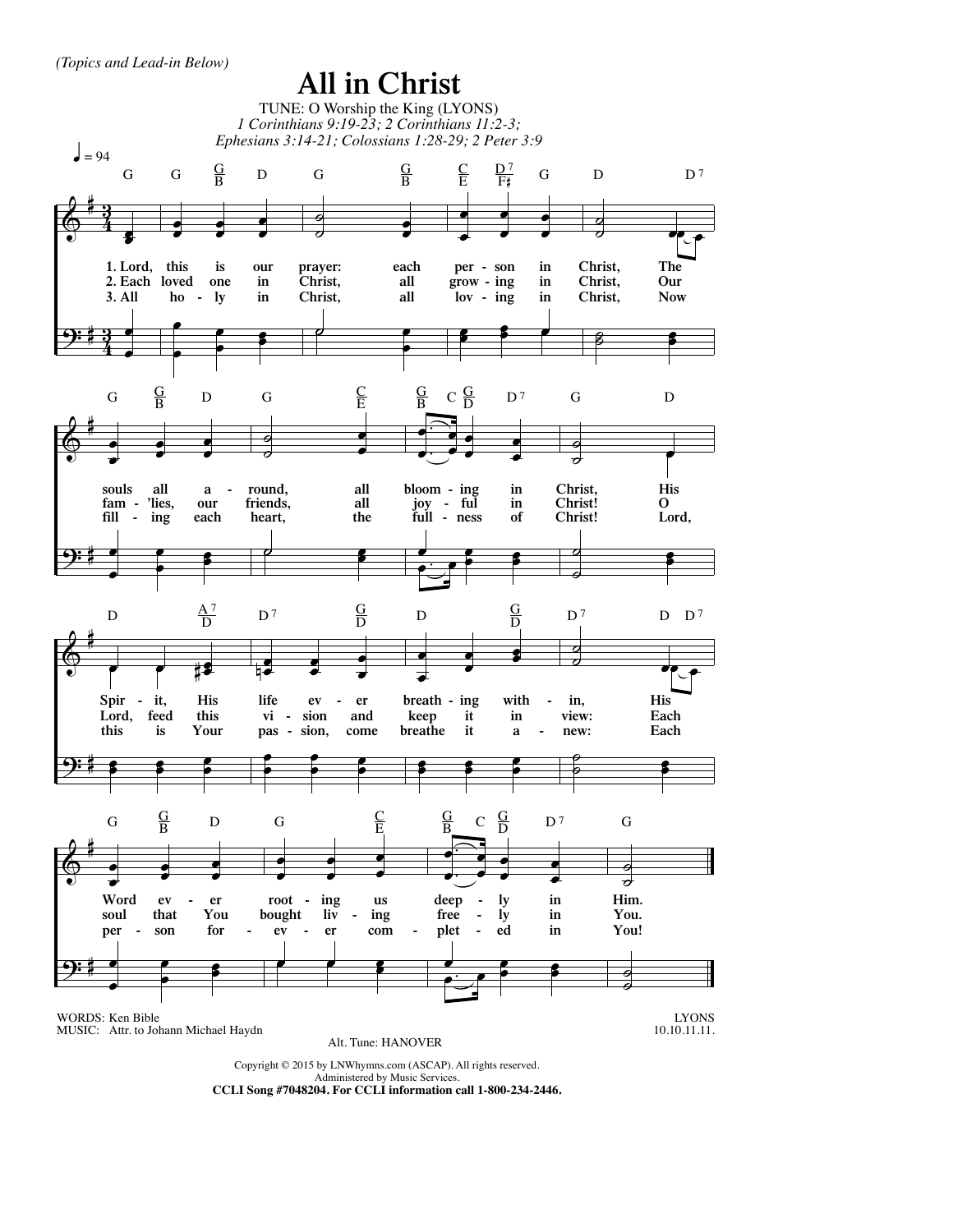TOPICS: Holiness; Knowing Christ; Living in Christ; Missions & Evangelism; Prayer

LEAD-IN: *We proclaim [Christ], admonishing every man and teaching every man with all wisdom, so that we may present every man complete in Christ. For this purpose also I labor, striving according to His power, which mightily works within me*. (Colossians 1:28-29, NIV)

## LEAD-IN DEVOTIONAL READING:

## **All in Christ**

Father, in Your love, by Your Spirit, this is my prayer and my desire: that every person I know be in Christ: trusting Him, one with Him joined deeply, completely, forever with Him. My spouse in Christ, each of my children in Christ, each dear member of my family, in all their variety and individuality, in Christ, each of my neighbors in Christ, my co-workers in Christ, every member of my church, of every age, in Christ; And far beyond them, Lord, every family, every nation, every human being in Christ. Holy in Christ, loving in Christ, joyful, at peace, and free in Christ. I begin to imagine it, Father. Each and every person completed forever in Jesus Christ, for Your everlasting glory. I begin to desire it because You desire it.